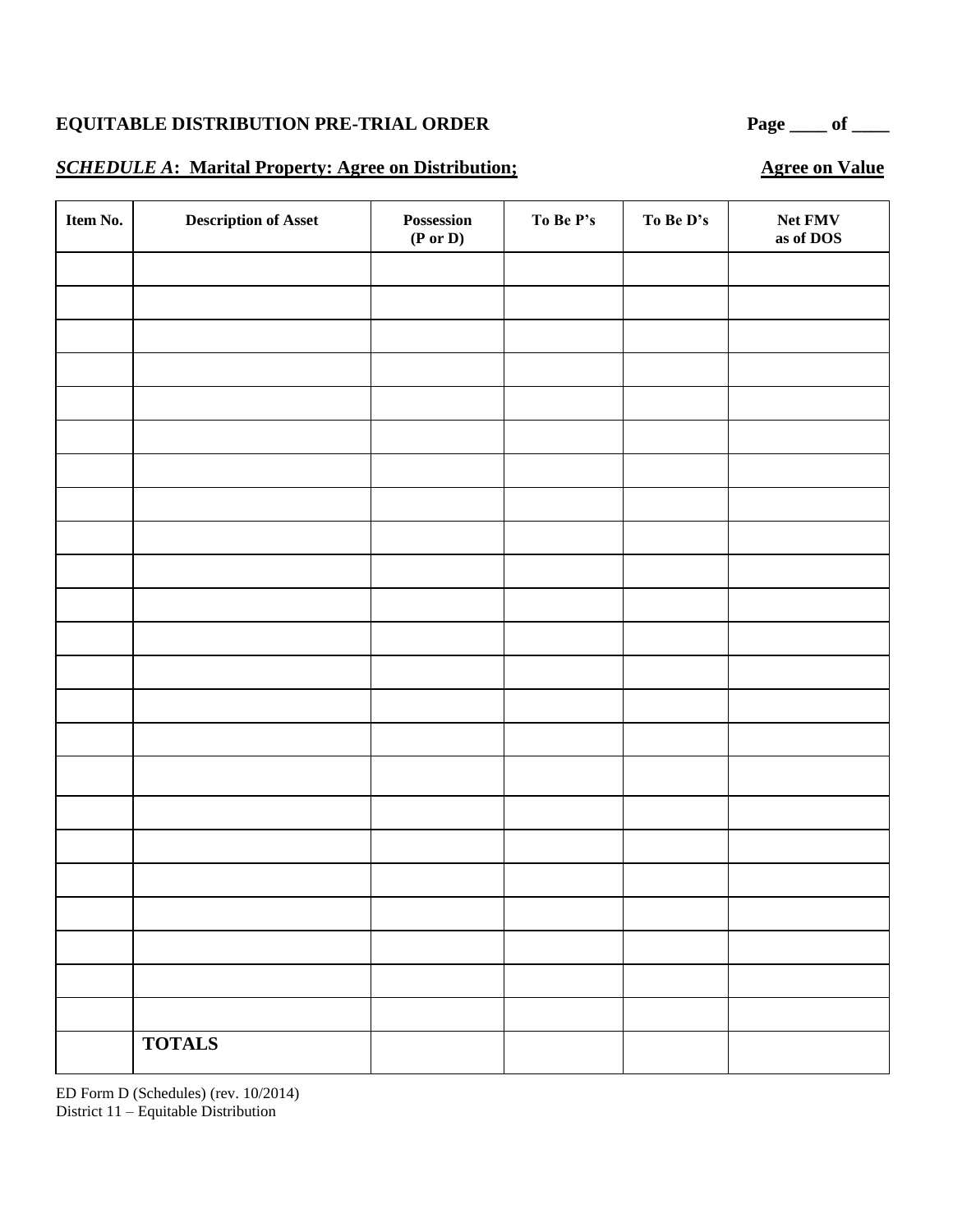#### **SCHEDULE B:** Marital Property: Agree on Distribution; Disagree on Value

| <b>Item</b><br>No. | <b>Description of Asset</b> | Possession<br>$(P \text{ or } D)$ | To Be<br>$\mathbf{P}'\mathbf{s}$ | To Be<br>D's | <b>Net</b><br>FMV as<br>of DOS<br>Per P | <b>Net</b><br>FMV as<br>of DOS<br>Per D | <b>Judge Only</b><br>Net FMV<br>as of DOS |
|--------------------|-----------------------------|-----------------------------------|----------------------------------|--------------|-----------------------------------------|-----------------------------------------|-------------------------------------------|
|                    |                             |                                   |                                  |              |                                         |                                         |                                           |
|                    |                             |                                   |                                  |              |                                         |                                         |                                           |
|                    |                             |                                   |                                  |              |                                         |                                         |                                           |
|                    |                             |                                   |                                  |              |                                         |                                         |                                           |
|                    |                             |                                   |                                  |              |                                         |                                         |                                           |
|                    |                             |                                   |                                  |              |                                         |                                         |                                           |
|                    |                             |                                   |                                  |              |                                         |                                         |                                           |
|                    |                             |                                   |                                  |              |                                         |                                         |                                           |
|                    |                             |                                   |                                  |              |                                         |                                         |                                           |
|                    |                             |                                   |                                  |              |                                         |                                         |                                           |
|                    |                             |                                   |                                  |              |                                         |                                         |                                           |
|                    |                             |                                   |                                  |              |                                         |                                         |                                           |
|                    |                             |                                   |                                  |              |                                         |                                         |                                           |
|                    |                             |                                   |                                  |              |                                         |                                         |                                           |
|                    |                             |                                   |                                  |              |                                         |                                         |                                           |
|                    |                             |                                   |                                  |              |                                         |                                         |                                           |
|                    |                             |                                   |                                  |              |                                         |                                         |                                           |
|                    |                             |                                   |                                  |              |                                         |                                         |                                           |
|                    |                             |                                   |                                  |              |                                         |                                         |                                           |
|                    |                             |                                   |                                  |              |                                         |                                         |                                           |
|                    | <b>TOTALS</b>               |                                   |                                  |              |                                         |                                         | ${\bf P:}$<br>$\mathbf{D}$ :              |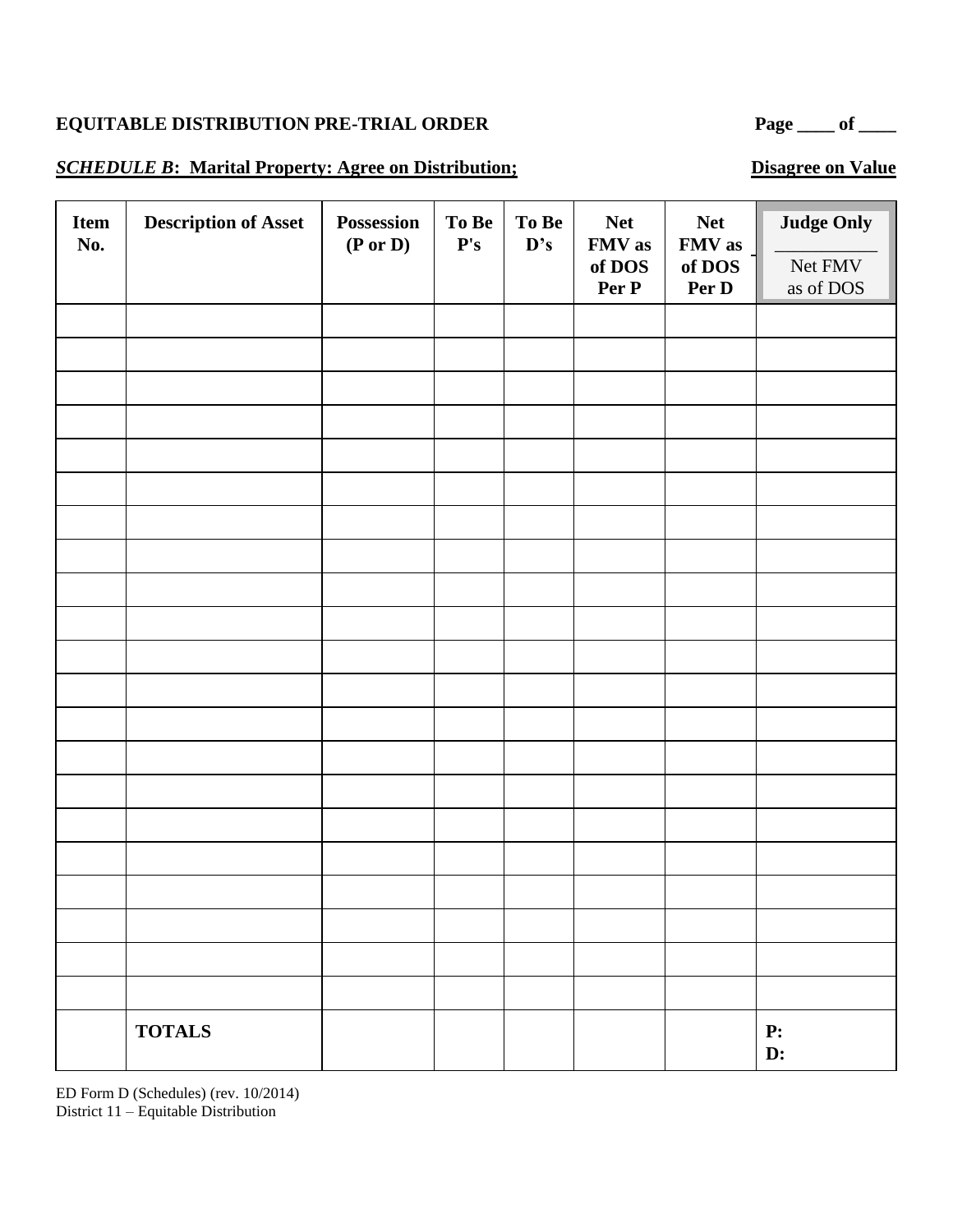# **EQUITABLE DISTRIBUTION PRE-TRIAL ORDER** Page of <u>equal</u> of  $\frac{1}{2}$

#### **SCHEDULE C:** Marital Property: Agree on Value; Disagree on Distribution

| Item | <b>Description of Asset</b> | <b>Net</b>       | Possession | ${\bf P}$ | $\mathbf D$ | <b>Judge Only</b>  |            |
|------|-----------------------------|------------------|------------|-----------|-------------|--------------------|------------|
| No.  |                             | FMV as<br>of DOS | (P or D)   | Wants     | Wants       | To be<br>${\bf P}$ | To be<br>D |
|      |                             |                  |            |           |             |                    |            |
|      |                             |                  |            |           |             |                    |            |
|      |                             |                  |            |           |             |                    |            |
|      |                             |                  |            |           |             |                    |            |
|      |                             |                  |            |           |             |                    |            |
|      |                             |                  |            |           |             |                    |            |
|      |                             |                  |            |           |             |                    |            |
|      |                             |                  |            |           |             |                    |            |
|      |                             |                  |            |           |             |                    |            |
|      |                             |                  |            |           |             |                    |            |
|      |                             |                  |            |           |             |                    |            |
|      |                             |                  |            |           |             |                    |            |
|      |                             |                  |            |           |             |                    |            |
|      |                             |                  |            |           |             |                    |            |
|      |                             |                  |            |           |             |                    |            |
|      |                             |                  |            |           |             |                    |            |
|      |                             |                  |            |           |             |                    |            |
|      |                             |                  |            |           |             |                    |            |
|      |                             |                  |            |           |             |                    |            |
|      |                             |                  |            |           |             |                    |            |
|      |                             |                  |            |           |             |                    |            |
|      | <b>TOTALS</b>               |                  |            |           |             | P:                 | D:         |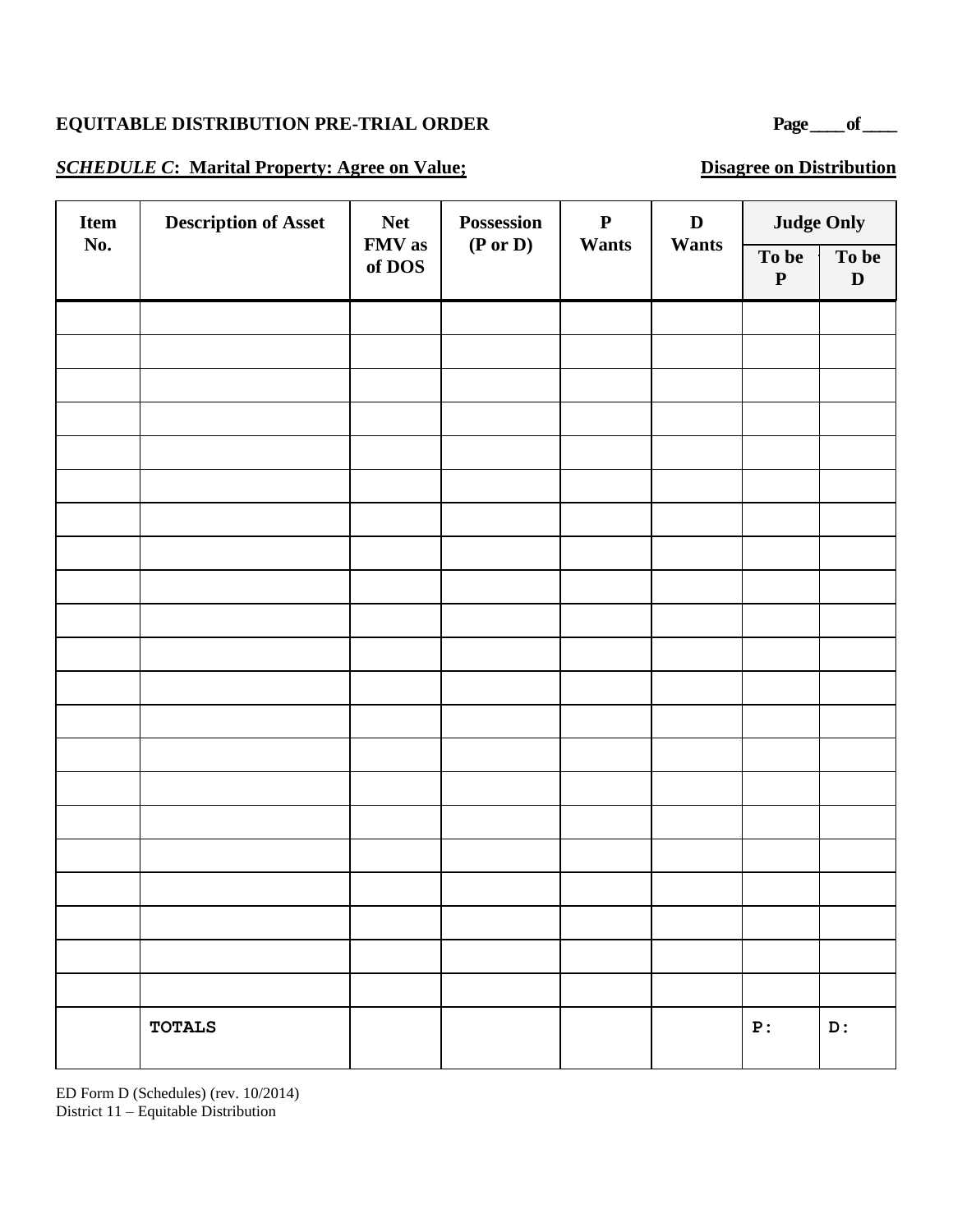# **EQUITABLE DISTRIBUTION PRE-TRIAL ORDER** Page of <u>equal</u> of  $\frac{1}{2}$

#### **SCHEDULE D:** Marital Property: Disagree on Distribution; Disagree on Value

| <b>Item</b><br>No. | Description of<br>Asset | Possession<br>(P or D) | Who<br>wants? | <b>Net</b><br>FMV as | <b>Net</b><br>FMV as of | <b>Judge Only</b> |                            |  |
|--------------------|-------------------------|------------------------|---------------|----------------------|-------------------------|-------------------|----------------------------|--|
|                    |                         |                        |               | of DOS<br>Per P      | <b>DOS</b><br>Per D     | To be P<br>or D   | <b>Net</b><br><b>Value</b> |  |
|                    |                         |                        |               |                      |                         |                   |                            |  |
|                    |                         |                        |               |                      |                         |                   |                            |  |
|                    |                         |                        |               |                      |                         |                   |                            |  |
|                    |                         |                        |               |                      |                         |                   |                            |  |
|                    |                         |                        |               |                      |                         |                   |                            |  |
|                    |                         |                        |               |                      |                         |                   |                            |  |
|                    |                         |                        |               |                      |                         |                   |                            |  |
|                    |                         |                        |               |                      |                         |                   |                            |  |
|                    |                         |                        |               |                      |                         |                   |                            |  |
|                    |                         |                        |               |                      |                         |                   |                            |  |
|                    |                         |                        |               |                      |                         |                   |                            |  |
|                    |                         |                        |               |                      |                         |                   |                            |  |
|                    |                         |                        |               |                      |                         |                   |                            |  |
|                    |                         |                        |               |                      |                         |                   |                            |  |
|                    |                         |                        |               |                      |                         |                   |                            |  |
|                    |                         |                        |               |                      |                         |                   |                            |  |
|                    |                         |                        |               |                      |                         |                   |                            |  |
|                    |                         |                        |               |                      |                         |                   |                            |  |
|                    | <b>TOTALS</b>           |                        |               |                      |                         | ${\bf P}$ :<br>D: |                            |  |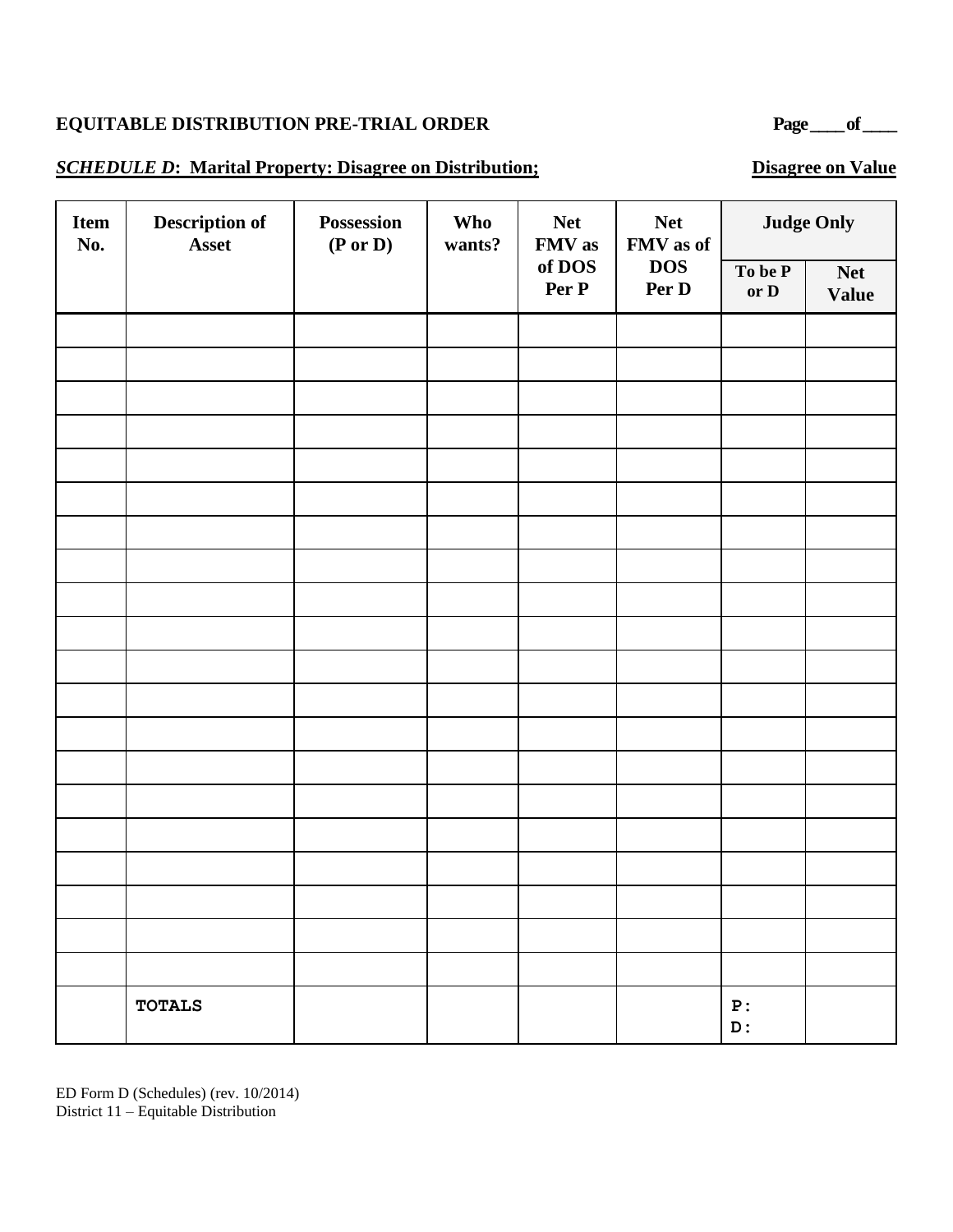#### *SCHEDULE E***: Disagree Whether Property is Marital Property**

| <b>Item</b><br>No. | Description of<br>Asset | Possession<br>$(P \text{ or } D)$ | <b>Net</b><br>FMV as<br>of DOS<br>Per P | <b>Net</b><br>FMV as<br>of DOS<br>Per D | <b>Short</b><br><b>Statement</b> |                                 | <b>Judge Only</b><br>$(\text{If MP})$ |
|--------------------|-------------------------|-----------------------------------|-----------------------------------------|-----------------------------------------|----------------------------------|---------------------------------|---------------------------------------|
|                    |                         |                                   |                                         |                                         | Of Issue                         | To Be<br>${\bf P}$ or ${\bf D}$ | Net FMV<br>as of<br><b>DOS</b>        |
|                    |                         |                                   |                                         |                                         |                                  |                                 |                                       |
|                    |                         |                                   |                                         |                                         |                                  |                                 |                                       |
|                    |                         |                                   |                                         |                                         |                                  |                                 |                                       |
|                    |                         |                                   |                                         |                                         |                                  |                                 |                                       |
|                    |                         |                                   |                                         |                                         |                                  |                                 |                                       |
|                    |                         |                                   |                                         |                                         |                                  |                                 |                                       |
|                    |                         |                                   |                                         |                                         |                                  |                                 |                                       |
|                    |                         |                                   |                                         |                                         |                                  |                                 |                                       |
|                    |                         |                                   |                                         |                                         |                                  |                                 |                                       |
|                    |                         |                                   |                                         |                                         |                                  |                                 |                                       |
|                    |                         |                                   |                                         |                                         |                                  |                                 |                                       |
|                    |                         |                                   |                                         |                                         |                                  |                                 |                                       |
|                    |                         |                                   |                                         |                                         |                                  |                                 |                                       |
|                    |                         |                                   |                                         |                                         |                                  |                                 |                                       |
|                    |                         |                                   |                                         |                                         |                                  |                                 |                                       |
|                    |                         |                                   |                                         |                                         |                                  |                                 |                                       |
|                    |                         |                                   |                                         |                                         |                                  |                                 |                                       |
|                    | <b>TOTALS</b>           |                                   |                                         |                                         |                                  | ${\bf P}$ :<br>${\tt D}$ :      |                                       |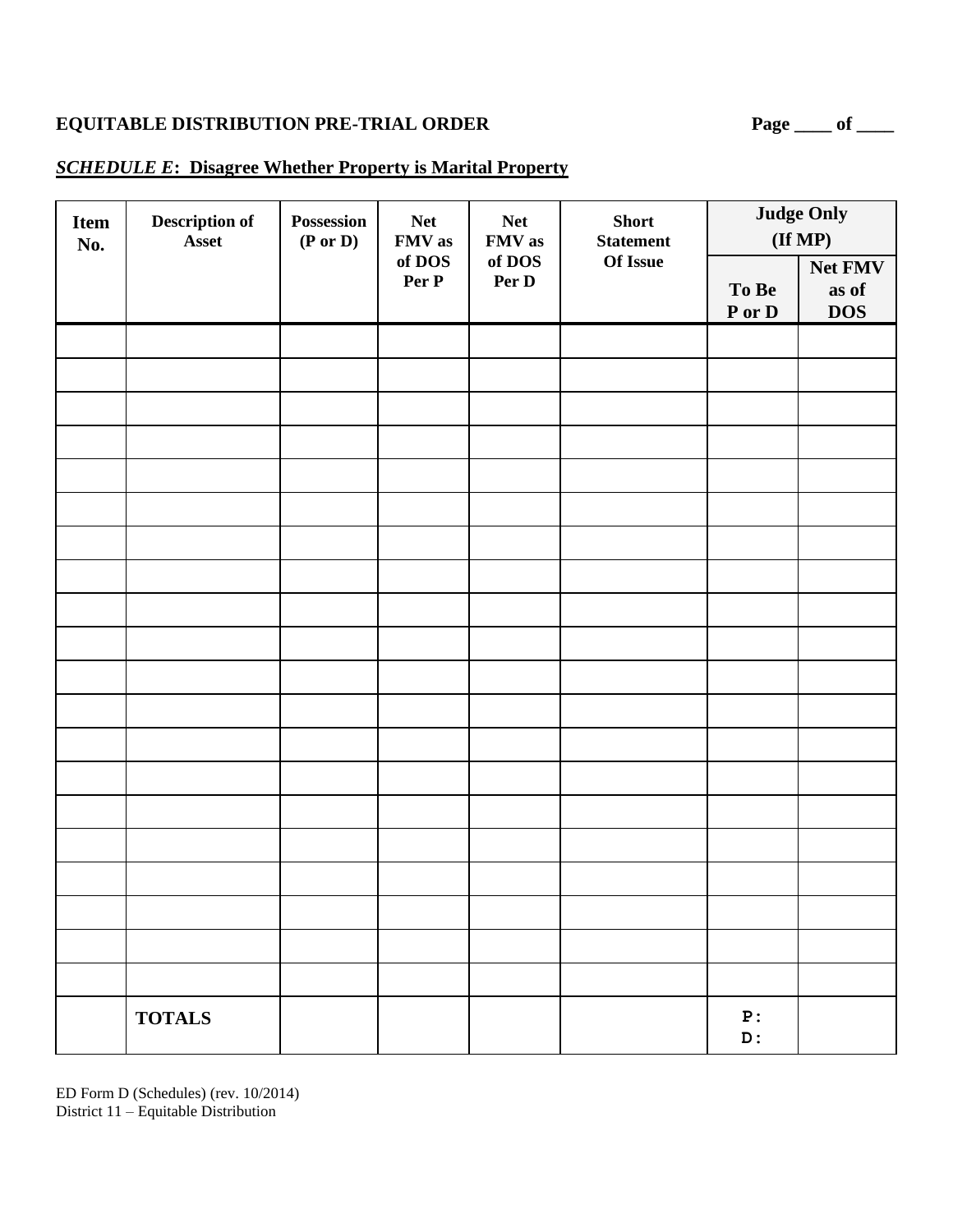## *SCHEDULE F***: Divisible Property: Agree on Distribution; Agree on Value**

| Item<br>No. | <b>Description of Asset</b> | Possession<br>$(P \text{ or } D)$ | To Be P's | To Be D's | Net FMV<br>as of DOS |
|-------------|-----------------------------|-----------------------------------|-----------|-----------|----------------------|
|             |                             |                                   |           |           |                      |
|             |                             |                                   |           |           |                      |
|             |                             |                                   |           |           |                      |
|             |                             |                                   |           |           |                      |
|             |                             |                                   |           |           |                      |
|             |                             |                                   |           |           |                      |
|             |                             |                                   |           |           |                      |
|             |                             |                                   |           |           |                      |
|             |                             |                                   |           |           |                      |
|             |                             |                                   |           |           |                      |
|             |                             |                                   |           |           |                      |
|             |                             |                                   |           |           |                      |
|             |                             |                                   |           |           |                      |
|             |                             |                                   |           |           |                      |
|             |                             |                                   |           |           |                      |
|             |                             |                                   |           |           |                      |
|             |                             |                                   |           |           |                      |
|             |                             |                                   |           |           |                      |
|             |                             |                                   |           |           |                      |
|             |                             |                                   |           |           |                      |
|             |                             |                                   |           |           |                      |
|             |                             |                                   |           |           |                      |
|             |                             |                                   |           |           |                      |
|             | <b>TOTALS</b>               |                                   |           |           |                      |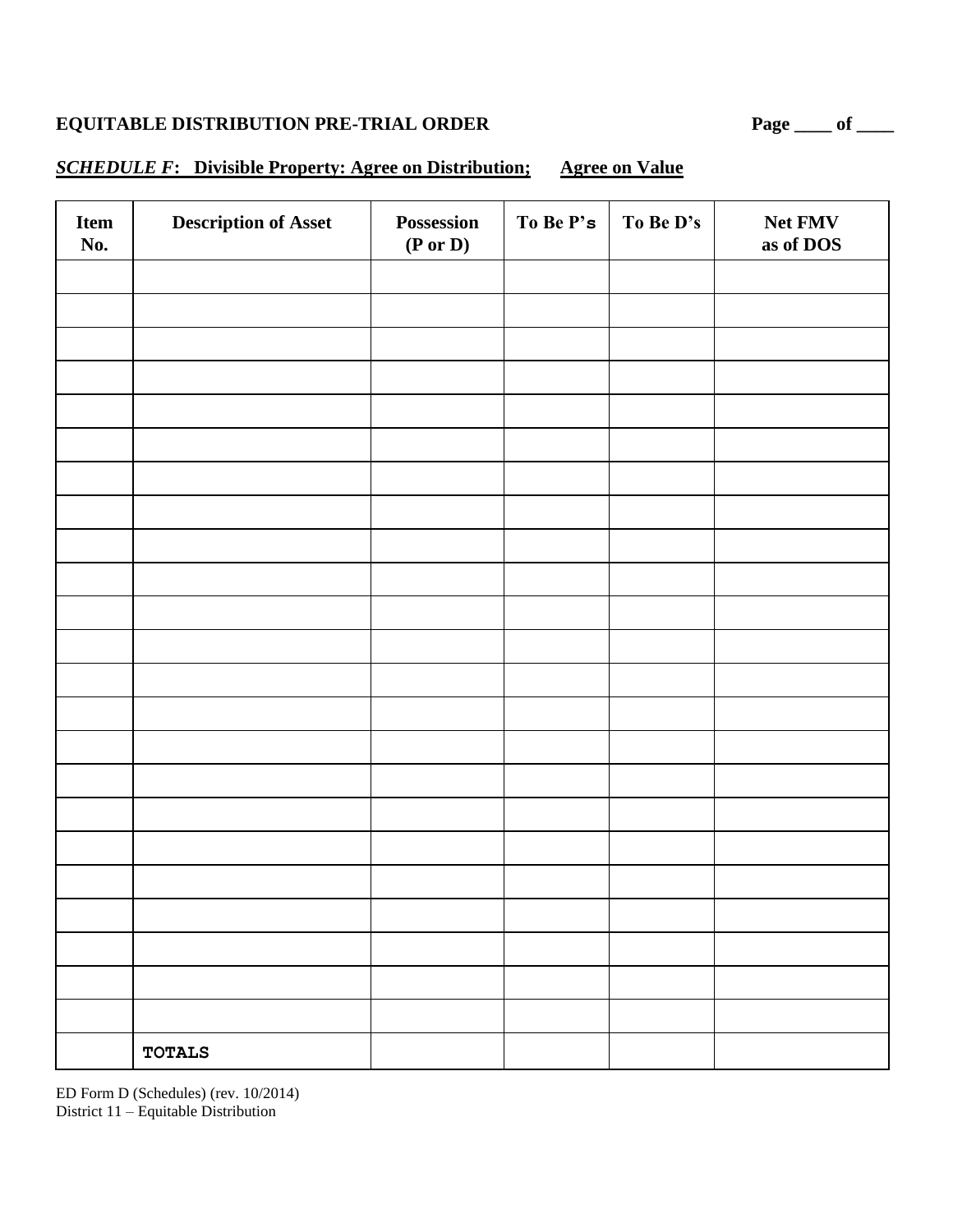#### *SCHEDULE G***: Divisible Property: Agree on Distribution; Disagree on Value**

| <b>Item</b><br>No. | <b>Description of Asset</b> | Possession<br>$(P \text{ or } D)$ | To Be<br>$\mathbf{P}'\mathbf{s}$ | To Be<br>$\mathbf{D}$ 's | <b>Net</b><br><b>FMV</b><br>as of<br><b>DOS Per</b><br>${\bf P}$ | <b>Net</b><br><b>FMV</b><br>as of<br><b>DOS Per</b><br>$\mathbf D$ | <b>Judge Only</b><br>Net FMV<br>as of DOS |
|--------------------|-----------------------------|-----------------------------------|----------------------------------|--------------------------|------------------------------------------------------------------|--------------------------------------------------------------------|-------------------------------------------|
|                    |                             |                                   |                                  |                          |                                                                  |                                                                    |                                           |
|                    |                             |                                   |                                  |                          |                                                                  |                                                                    |                                           |
|                    |                             |                                   |                                  |                          |                                                                  |                                                                    |                                           |
|                    |                             |                                   |                                  |                          |                                                                  |                                                                    |                                           |
|                    |                             |                                   |                                  |                          |                                                                  |                                                                    |                                           |
|                    |                             |                                   |                                  |                          |                                                                  |                                                                    |                                           |
|                    |                             |                                   |                                  |                          |                                                                  |                                                                    |                                           |
|                    |                             |                                   |                                  |                          |                                                                  |                                                                    |                                           |
|                    |                             |                                   |                                  |                          |                                                                  |                                                                    |                                           |
|                    |                             |                                   |                                  |                          |                                                                  |                                                                    |                                           |
|                    |                             |                                   |                                  |                          |                                                                  |                                                                    |                                           |
|                    |                             |                                   |                                  |                          |                                                                  |                                                                    |                                           |
|                    |                             |                                   |                                  |                          |                                                                  |                                                                    |                                           |
|                    |                             |                                   |                                  |                          |                                                                  |                                                                    |                                           |
|                    |                             |                                   |                                  |                          |                                                                  |                                                                    |                                           |
|                    |                             |                                   |                                  |                          |                                                                  |                                                                    |                                           |
|                    |                             |                                   |                                  |                          |                                                                  |                                                                    |                                           |
|                    |                             |                                   |                                  |                          |                                                                  |                                                                    |                                           |
|                    | <b>TOTALS</b>               |                                   |                                  |                          |                                                                  |                                                                    | P:<br>D:                                  |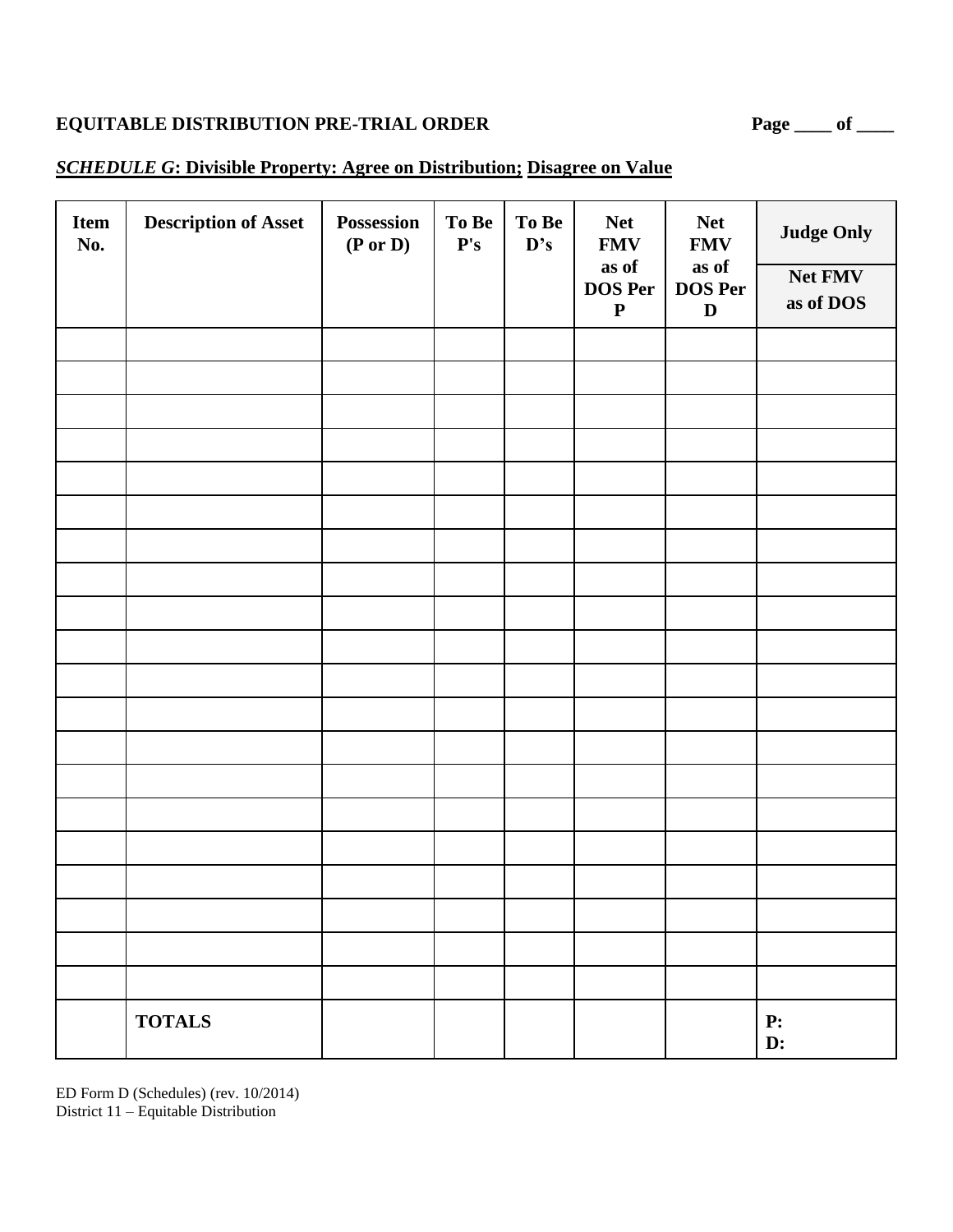#### *SCHEDULE H***: Divisible Property: Agree on Value; Disagree on Distribution**

| Item | <b>Description of Asset</b> | <b>Net</b>       | Possession          | $\mathbf P$  | $\mathbf D$ |                    | <b>Judge Only</b>    |
|------|-----------------------------|------------------|---------------------|--------------|-------------|--------------------|----------------------|
| No.  |                             | FMV as<br>of DOS | $(P \text{ or } D)$ | <b>Wants</b> | Wants       | To be<br>${\bf P}$ | To be<br>$\mathbf D$ |
|      |                             |                  |                     |              |             |                    |                      |
|      |                             |                  |                     |              |             |                    |                      |
|      |                             |                  |                     |              |             |                    |                      |
|      |                             |                  |                     |              |             |                    |                      |
|      |                             |                  |                     |              |             |                    |                      |
|      |                             |                  |                     |              |             |                    |                      |
|      |                             |                  |                     |              |             |                    |                      |
|      |                             |                  |                     |              |             |                    |                      |
|      |                             |                  |                     |              |             |                    |                      |
|      |                             |                  |                     |              |             |                    |                      |
|      |                             |                  |                     |              |             |                    |                      |
|      |                             |                  |                     |              |             |                    |                      |
|      |                             |                  |                     |              |             |                    |                      |
|      |                             |                  |                     |              |             |                    |                      |
|      |                             |                  |                     |              |             |                    |                      |
|      |                             |                  |                     |              |             |                    |                      |
|      |                             |                  |                     |              |             |                    |                      |
|      |                             |                  |                     |              |             |                    |                      |
|      |                             |                  |                     |              |             |                    |                      |
|      |                             |                  |                     |              |             |                    |                      |
|      | <b>TOTALS</b>               |                  |                     |              |             | ${\bf P}$ :        | D:                   |

ED Form D (Schedules) (rev. 10/2014) District 11 – Equitable Distribution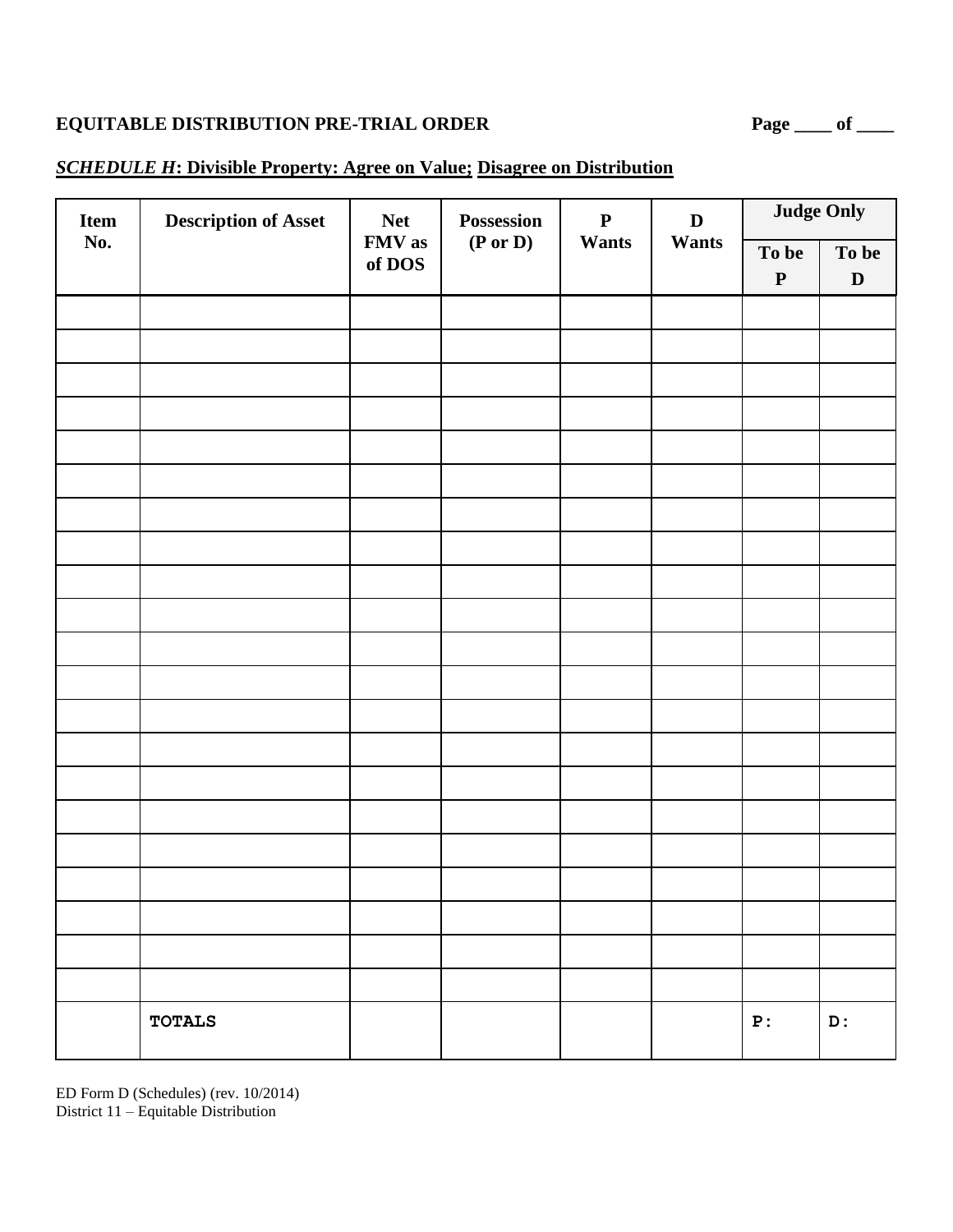### *SCHEDULE I***: Divisible Property: Disagree on Distribution; Disagree on Value**

| <b>Item</b><br>No. | <b>Description of</b><br>Asset | Possession<br>$(P \text{ or } D)$ | <b>Who</b><br>wants? | <b>Net</b><br>FMV as | <b>Net</b><br>FMV as of |                   | <b>Judge Only</b>              |
|--------------------|--------------------------------|-----------------------------------|----------------------|----------------------|-------------------------|-------------------|--------------------------------|
|                    |                                |                                   |                      | of DOS<br>Per P      | <b>DOS</b><br>Per D     | To Be<br>P or D   | <b>Net</b><br>FMV as<br>of DOS |
|                    |                                |                                   |                      |                      |                         |                   |                                |
|                    |                                |                                   |                      |                      |                         |                   |                                |
|                    |                                |                                   |                      |                      |                         |                   |                                |
|                    |                                |                                   |                      |                      |                         |                   |                                |
|                    |                                |                                   |                      |                      |                         |                   |                                |
|                    |                                |                                   |                      |                      |                         |                   |                                |
|                    |                                |                                   |                      |                      |                         |                   |                                |
|                    |                                |                                   |                      |                      |                         |                   |                                |
|                    |                                |                                   |                      |                      |                         |                   |                                |
|                    |                                |                                   |                      |                      |                         |                   |                                |
|                    |                                |                                   |                      |                      |                         |                   |                                |
|                    |                                |                                   |                      |                      |                         |                   |                                |
|                    |                                |                                   |                      |                      |                         |                   |                                |
|                    |                                |                                   |                      |                      |                         |                   |                                |
|                    |                                |                                   |                      |                      |                         |                   |                                |
|                    |                                |                                   |                      |                      |                         |                   |                                |
|                    |                                |                                   |                      |                      |                         |                   |                                |
|                    |                                |                                   |                      |                      |                         |                   |                                |
|                    | <b>TOTALS</b>                  |                                   |                      |                      |                         | ${\bf P}$ :<br>D: |                                |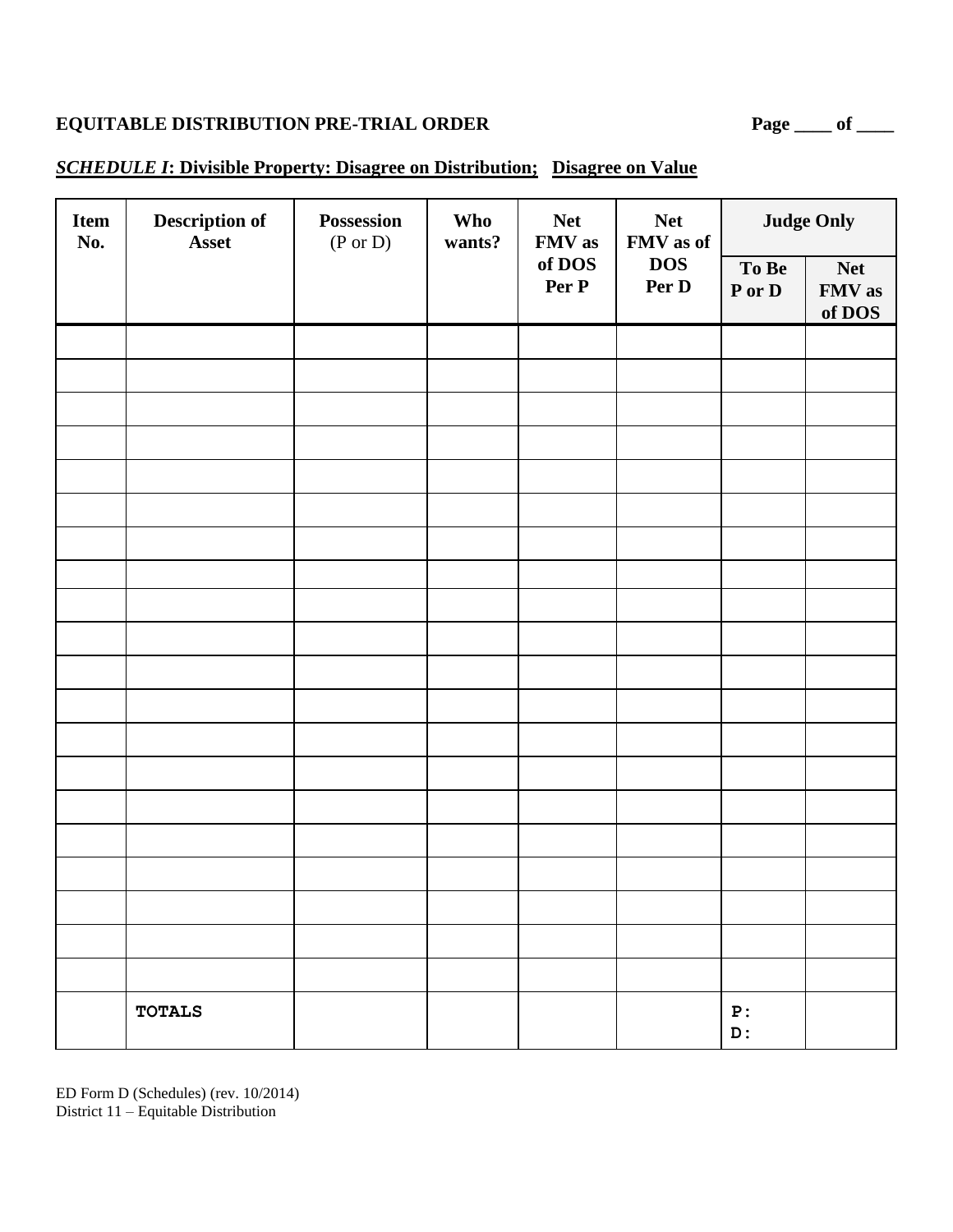#### *SCHEDULE J***: Disagree Whether Property is Divisible Property**

| <b>Item</b><br>No. | Description of<br>Asset | Possession<br>$(P \text{ or } D)$ | <b>Net</b><br>FMV as of | <b>Net</b><br>FMV as of | <b>Short</b><br><b>Statement</b> |                      | <b>Judge Only</b><br>$(\mathbf{If MP})$ |
|--------------------|-------------------------|-----------------------------------|-------------------------|-------------------------|----------------------------------|----------------------|-----------------------------------------|
|                    |                         |                                   | <b>DOS</b><br>Per P     | <b>DOS</b><br>Per D     | Of Issue                         | To Be<br>P or D      | <b>Net</b><br>FMV as<br>of DOS          |
|                    |                         |                                   |                         |                         |                                  |                      |                                         |
|                    |                         |                                   |                         |                         |                                  |                      |                                         |
|                    |                         |                                   |                         |                         |                                  |                      |                                         |
|                    |                         |                                   |                         |                         |                                  |                      |                                         |
|                    |                         |                                   |                         |                         |                                  |                      |                                         |
|                    |                         |                                   |                         |                         |                                  |                      |                                         |
|                    |                         |                                   |                         |                         |                                  |                      |                                         |
|                    |                         |                                   |                         |                         |                                  |                      |                                         |
|                    |                         |                                   |                         |                         |                                  |                      |                                         |
|                    |                         |                                   |                         |                         |                                  |                      |                                         |
|                    |                         |                                   |                         |                         |                                  |                      |                                         |
|                    |                         |                                   |                         |                         |                                  |                      |                                         |
|                    |                         |                                   |                         |                         |                                  |                      |                                         |
|                    |                         |                                   |                         |                         |                                  |                      |                                         |
|                    |                         |                                   |                         |                         |                                  |                      |                                         |
|                    |                         |                                   |                         |                         |                                  |                      |                                         |
|                    |                         |                                   |                         |                         |                                  |                      |                                         |
|                    |                         |                                   |                         |                         |                                  |                      |                                         |
|                    |                         |                                   |                         |                         |                                  |                      |                                         |
|                    | <b>TOTALS</b>           |                                   |                         |                         |                                  | P:<br>$\mathbf{D}$ : |                                         |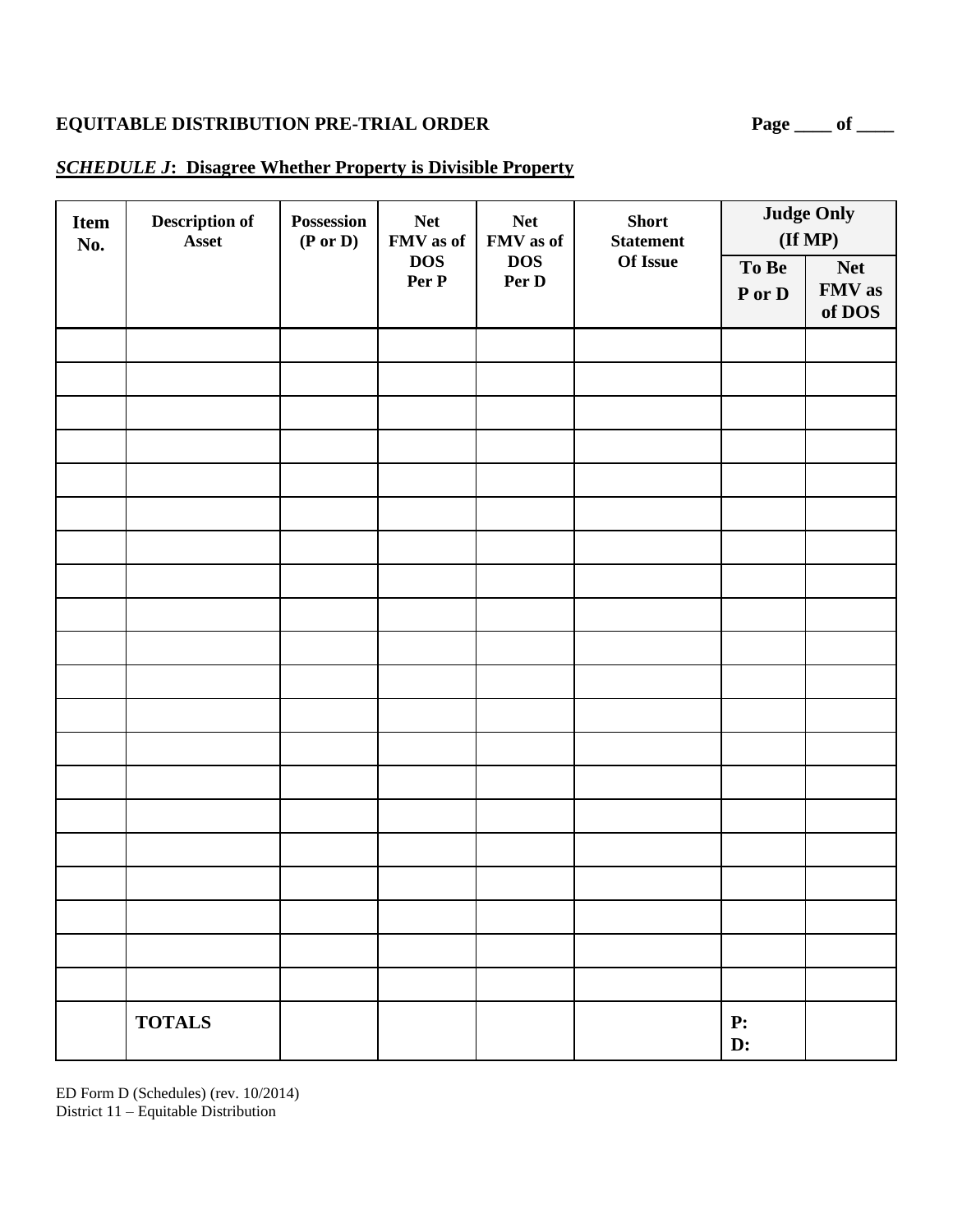#### *SCHEDULE K***: Separate Property: Agree on Ownership; Agree on Value**

| Item No. | <b>Description of Asset</b> | P's Property | D's Property | Net FMV<br>(Present)   |
|----------|-----------------------------|--------------|--------------|------------------------|
|          |                             |              |              |                        |
|          |                             |              |              |                        |
|          |                             |              |              |                        |
|          |                             |              |              |                        |
|          |                             |              |              |                        |
|          |                             |              |              |                        |
|          |                             |              |              |                        |
|          |                             |              |              |                        |
|          |                             |              |              |                        |
|          |                             |              |              |                        |
|          |                             |              |              |                        |
|          |                             |              |              |                        |
|          |                             |              |              |                        |
|          |                             |              |              |                        |
|          |                             |              |              |                        |
|          |                             |              |              |                        |
|          |                             |              |              |                        |
|          |                             |              |              |                        |
|          |                             |              |              |                        |
|          |                             |              |              |                        |
|          |                             |              |              |                        |
|          | <b>TOTALS</b>               |              |              | <b>P:</b><br><b>D:</b> |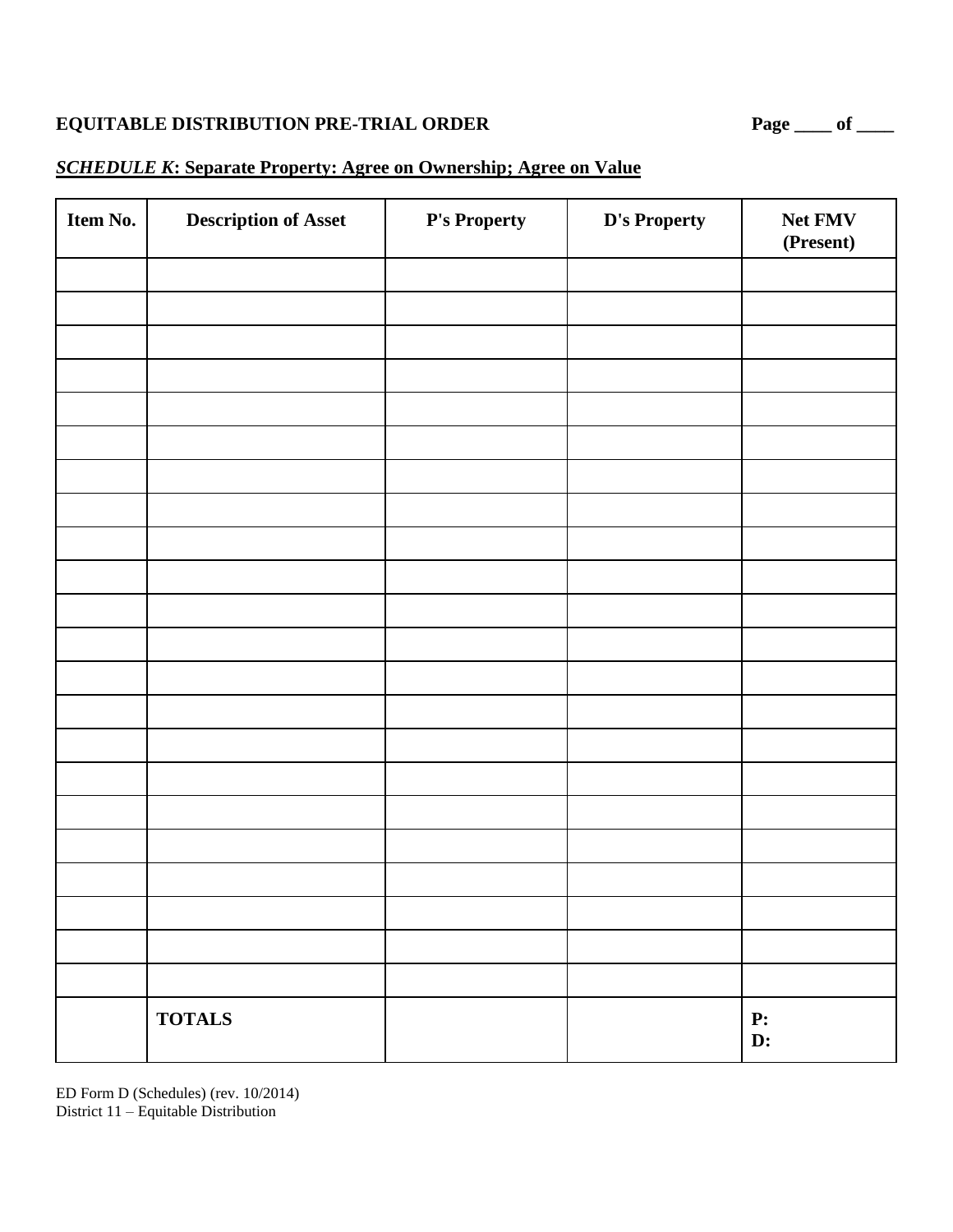#### *SCHEDULE L***: Separate Property: Agree on Ownership; Disagree on Value**

| <b>Item</b><br>No. | Description<br>of Asset | Possession<br>(P or D) | $\mathbf{P's}$<br><b>Property</b> | D's<br><b>Property</b> | <b>Net</b><br>FMV at<br><b>Present</b><br>Per P | <b>Net</b><br>FMV at<br><b>Present</b><br>Per D | <b>Judge Only</b><br>Net FMV at<br>Present |
|--------------------|-------------------------|------------------------|-----------------------------------|------------------------|-------------------------------------------------|-------------------------------------------------|--------------------------------------------|
|                    |                         |                        |                                   |                        |                                                 |                                                 |                                            |
|                    |                         |                        |                                   |                        |                                                 |                                                 |                                            |
|                    |                         |                        |                                   |                        |                                                 |                                                 |                                            |
|                    |                         |                        |                                   |                        |                                                 |                                                 |                                            |
|                    |                         |                        |                                   |                        |                                                 |                                                 |                                            |
|                    |                         |                        |                                   |                        |                                                 |                                                 |                                            |
|                    |                         |                        |                                   |                        |                                                 |                                                 |                                            |
|                    |                         |                        |                                   |                        |                                                 |                                                 |                                            |
|                    |                         |                        |                                   |                        |                                                 |                                                 |                                            |
|                    |                         |                        |                                   |                        |                                                 |                                                 |                                            |
|                    |                         |                        |                                   |                        |                                                 |                                                 |                                            |
|                    |                         |                        |                                   |                        |                                                 |                                                 |                                            |
|                    |                         |                        |                                   |                        |                                                 |                                                 |                                            |
|                    |                         |                        |                                   |                        |                                                 |                                                 |                                            |
|                    |                         |                        |                                   |                        |                                                 |                                                 |                                            |
|                    |                         |                        |                                   |                        |                                                 |                                                 |                                            |
|                    |                         |                        |                                   |                        |                                                 |                                                 |                                            |
|                    | <b>TOTALS</b>           |                        |                                   |                        |                                                 |                                                 | P:<br>D:                                   |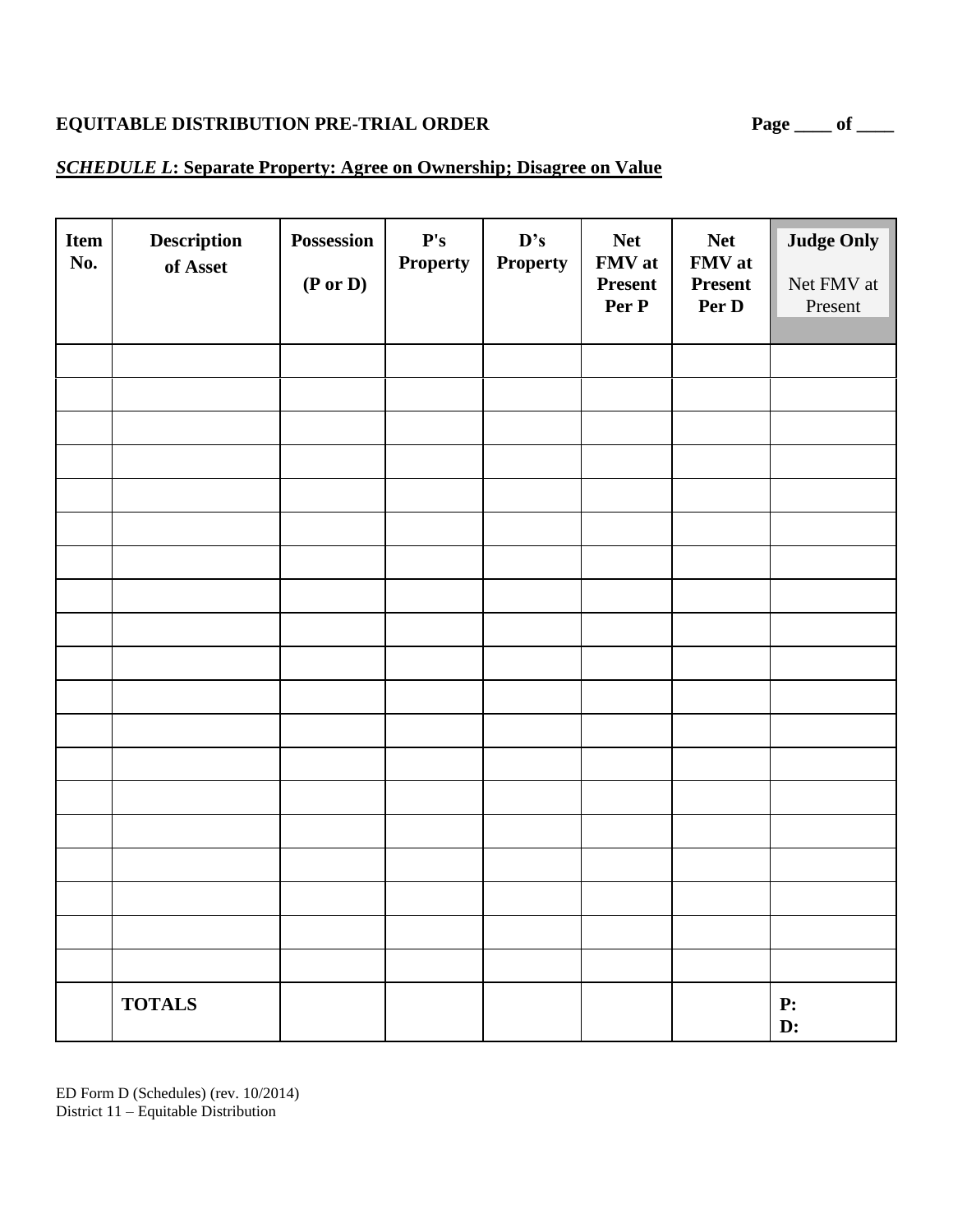| Item | <b>Name of Creditor</b> | <b>Value</b> | <b>Value</b> | <b>Amounts Paid Since DOS</b> | To be P     |             |                  |
|------|-------------------------|--------------|--------------|-------------------------------|-------------|-------------|------------------|
| No.  |                         | (DOS)        | (Present)    | $\mathbf P$                   | $\mathbf D$ | <b>Both</b> | or D             |
|      |                         |              |              |                               |             |             |                  |
|      |                         |              |              |                               |             |             |                  |
|      |                         |              |              |                               |             |             |                  |
|      |                         |              |              |                               |             |             |                  |
|      |                         |              |              |                               |             |             |                  |
|      |                         |              |              |                               |             |             |                  |
|      |                         |              |              |                               |             |             |                  |
|      |                         |              |              |                               |             |             |                  |
|      |                         |              |              |                               |             |             |                  |
|      |                         |              |              |                               |             |             |                  |
|      |                         |              |              |                               |             |             |                  |
|      |                         |              |              |                               |             |             |                  |
|      |                         |              |              |                               |             |             |                  |
|      |                         |              |              |                               |             |             |                  |
|      |                         |              |              |                               |             |             |                  |
|      |                         |              |              |                               |             |             |                  |
|      |                         |              |              |                               |             |             |                  |
|      |                         |              |              |                               |             |             |                  |
|      |                         |              |              |                               |             |             |                  |
|      |                         |              |              |                               |             |             |                  |
|      |                         |              |              |                               |             |             |                  |
|      | <b>TOTALS</b>           |              |              |                               |             |             | ${\bf P:}$<br>D: |

#### *SCHEDULE M***: Marital Debts: Agree on Value (DOS); Agree on Value (Present); Agree on Payments since DOS**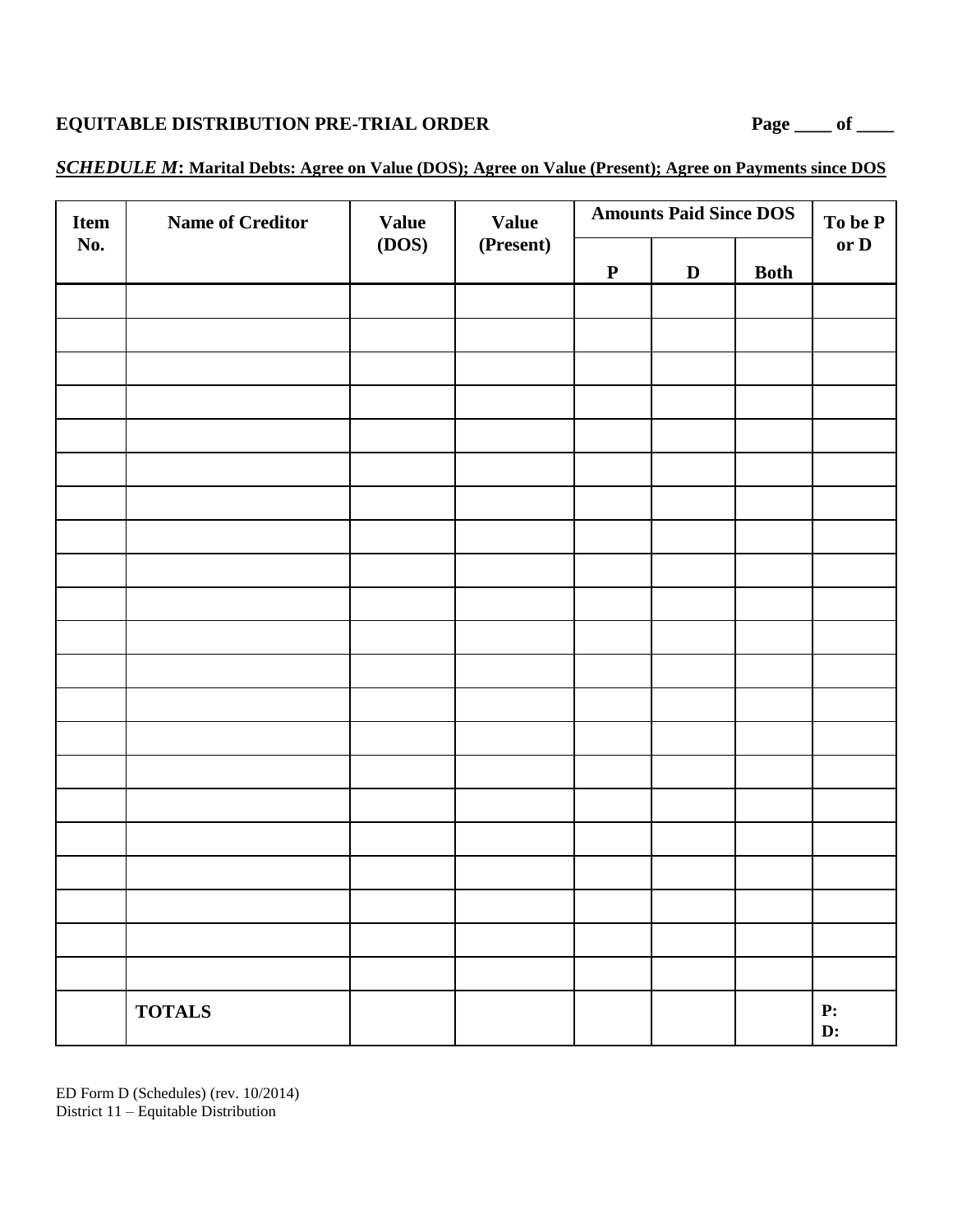#### *SCHEDULE N***: Disagree Whether Debt is Marital Debt**

| Item<br>No. | <b>Name of Creditor</b> | <b>Value</b><br>(DOS) | <b>Value</b><br>(Present) | <b>Amounts Paid Since</b><br><b>DOS</b> |             |             | <b>Judge Only</b><br>$(\mathbf{If MP})$ |                |
|-------------|-------------------------|-----------------------|---------------------------|-----------------------------------------|-------------|-------------|-----------------------------------------|----------------|
|             |                         |                       |                           | $\mathbf P$                             | $\mathbf D$ | <b>Both</b> | To Be P                                 | To be D        |
|             |                         |                       |                           |                                         |             |             |                                         |                |
|             |                         |                       |                           |                                         |             |             |                                         |                |
|             |                         |                       |                           |                                         |             |             |                                         |                |
|             |                         |                       |                           |                                         |             |             |                                         |                |
|             |                         |                       |                           |                                         |             |             |                                         |                |
|             |                         |                       |                           |                                         |             |             |                                         |                |
|             |                         |                       |                           |                                         |             |             |                                         |                |
|             |                         |                       |                           |                                         |             |             |                                         |                |
|             |                         |                       |                           |                                         |             |             |                                         |                |
|             |                         |                       |                           |                                         |             |             |                                         |                |
|             |                         |                       |                           |                                         |             |             |                                         |                |
|             |                         |                       |                           |                                         |             |             |                                         |                |
|             |                         |                       |                           |                                         |             |             |                                         |                |
|             |                         |                       |                           |                                         |             |             |                                         |                |
|             |                         |                       |                           |                                         |             |             |                                         |                |
|             |                         |                       |                           |                                         |             |             |                                         |                |
|             |                         |                       |                           |                                         |             |             |                                         |                |
|             |                         |                       |                           |                                         |             |             |                                         |                |
|             |                         |                       |                           |                                         |             |             |                                         |                |
|             |                         |                       |                           |                                         |             |             |                                         |                |
|             | <b>TOTALS</b>           |                       |                           |                                         |             |             | ${\bf P}$ :                             | $\mathbf{D}$ : |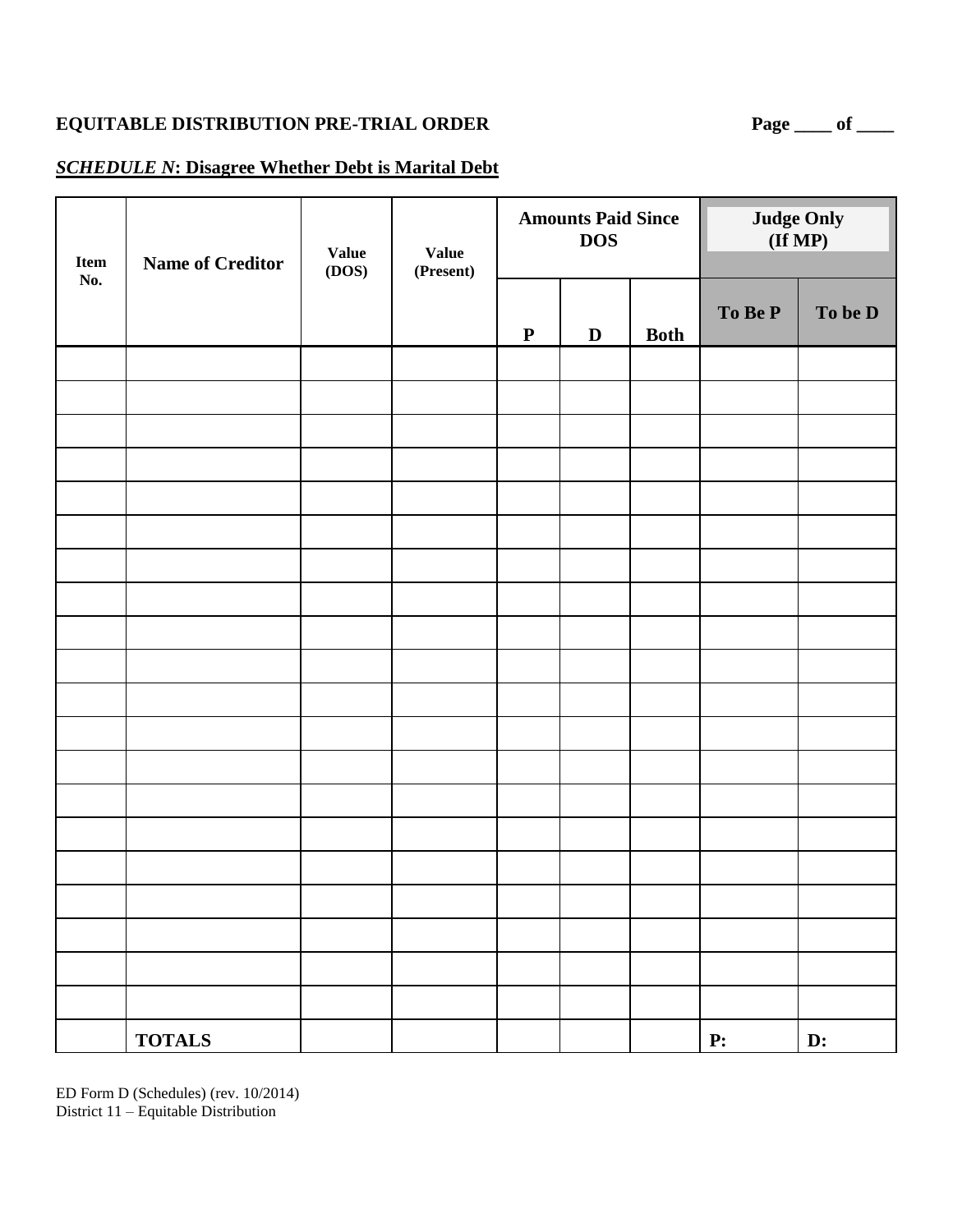#### *Schedule O***: Plaintiff's Contentions for Unequal Division**